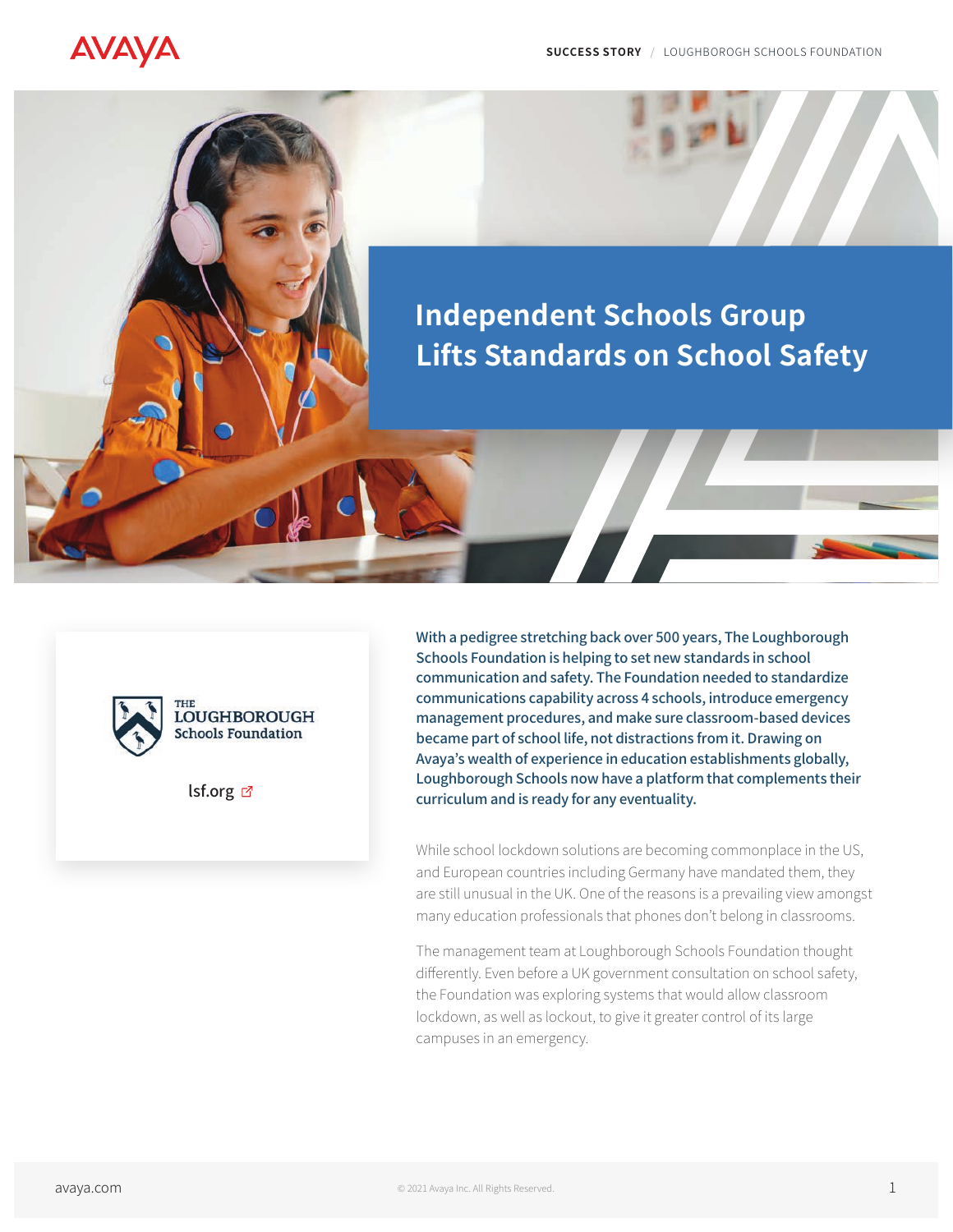## **AVAYA**



#### CHALLENGES

- § Provide a lockdown capability to protect pupils and staff
- § Replace two phone systems with a single platform covering four schools
- **•** Install a handset in every classroom
- **Enable future expansion to new** sites from the same platform

## **School safety: the urgent priority**

Every available solution however appeared to be a mix of components that would need to be brought together by the Foundation. That was until it came across the Avaya Smart Campus solution.

"We were discussing, separately, the need to replace two end of life communications systems," says Richard Smeeton, Director of IT "and Avaya IP Office was on our radar. But when we discovered that Avaya also offered an integrated package that supported our school safety goals, the discussions moved from a business risk to an urgent priority."

## **Proven, integrated solution**

The Avaya solution is an IP telephony platform, connected to over 600 Avaya handsets in classrooms and offices. When the Foundation needs to broadcast messages, it can do so instantly—all managed by the Avaya platform.

Best of all, it was a proven solution.

"Avaya's experience in schools really sold it to us," Smeeton confirms. "We were able to speak to experts in the US and Europe and understand the full capability of the solution."

Thankfully, there has been no requirement to use the lockdown features – though the Foundation has carried out a series of robust tests in multiple scenarios. But the new communications platform has already proved its value in many other ways too.

For Network Manager James Leeson, the immediate change was in the simplicity of communications across the Foundation's estate. "We had two different phone systems operating across four Schools, plus a mix of handsets. It was increasingly hard to manage and the experience of using the phone was never the same."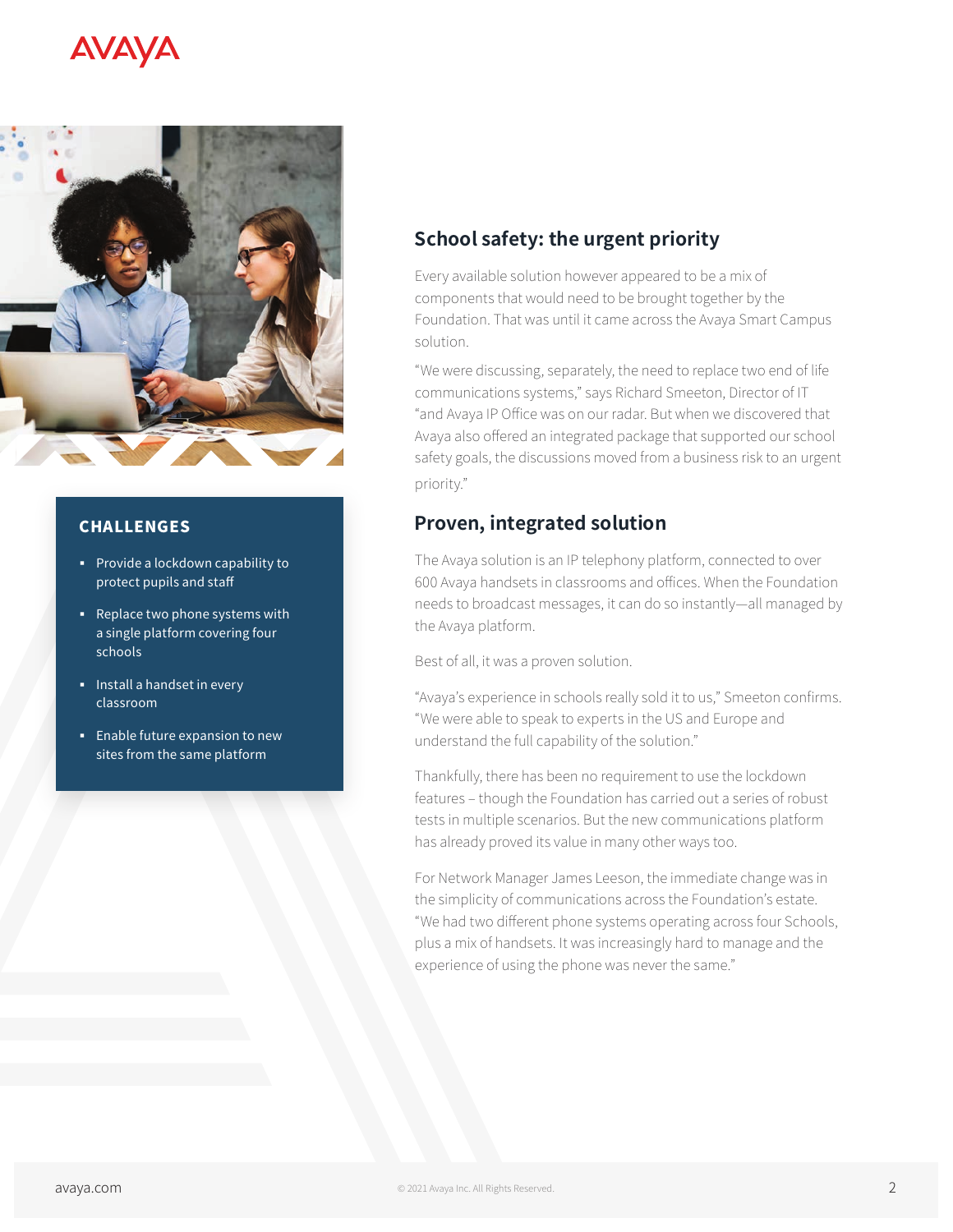## AVAVA



#### VALUE CREATED

- § Proven package of integrated safety solutions
- § Increased security and child safety for all four schools
- § Faster resolution of IT issues that disrupt teaching
- § Enhanced collaboration between teachers, schools and parents
- § Culture change— encouraging smarter use of communications

#### [SOLUTION USED](https://www.avaya.com/en/products/ucaas/)

§ Avaya OneCloud UCaaS

## **Transforming teaching**

Admin staff at all four Schools report how much easier it is to find pupils who missed registration while IT support for teaching has been transformed.

"Previously, teachers found it hard to request IT support in a lesson," Leeson recalls. "With a phone in every classroom any issues that directly affect teaching can be given an immediate response. This improves the classroom experience for teachers and pupils and helps to avoid wasted lessons."

To address concerns about handsets disrupting teaching, the system was configured so that pupils can't use it for external calls or as Smeeton puts it "Avaya IP technology helps us overcome the distraction of having phones in classrooms." Additionally, the technology is easy to use: Leeson was delighted that "our 19-yearold apprentices can program phones and manage changes to the platform."

## **Expert input**

But Avaya support has been available whenever the Foundation needs it. "We raised the issue that the simultaneous paging capability was limited to 256 phones, and we have over 600. Avaya is now working on a software release that extends the capability to 1024."

Smeeton recognises the pivotal role Avaya business partner Evoke Telecom has played in connecting the Foundation to Avaya. "The Evoke team have been great to work with; they are completely transparent and reliable, and they really know the solutions in detail. They contact us proactively, not just for sales but to help us make the most of every feature in the Avaya platform."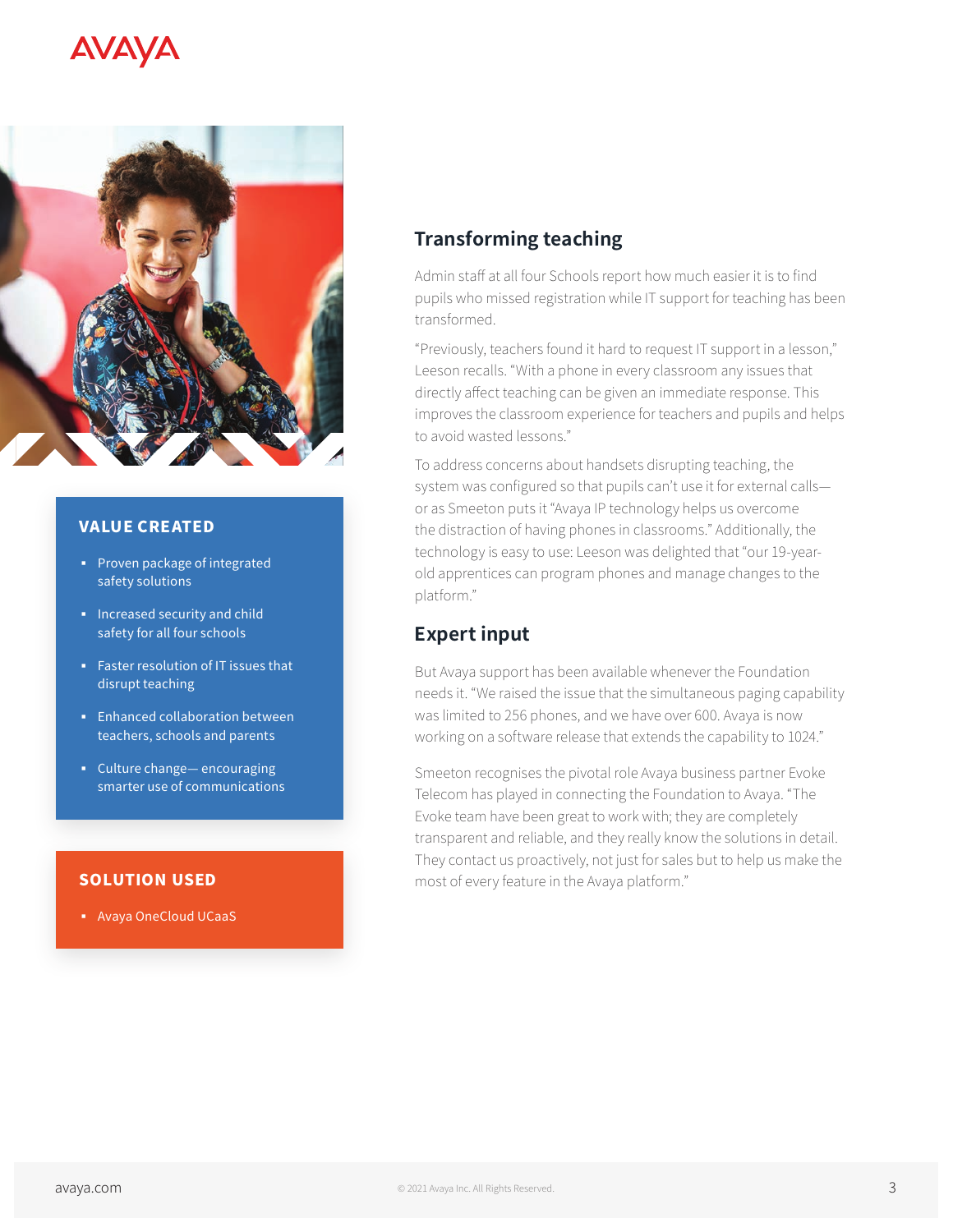# **AVAYA**

## **Setting the standard for school safety**

That is exactly what he intends to do: the Foundation is now seeking to make Avaya Smart Campus the centerpiece of its omnichannel approach to campus communications and school safety. "We want to be able to send simultaneous SMS messages to mobile users and screen pops on computer terminals and broadcast messages over tannoy and digital radio—all controlled by the Avaya solution," he concludes. "We think it will even be able to control the electronic door locks."

While school safety is moving up the agenda in the UK—especially following the recent Government consultation—Loughborough Schools Foundation is helping to set new standards.

## **About Loughborough Schools Foundation**

Loughborough Schools Foundation is a charitable foundation of four Independent Schools and a successful Nursery, operating under a single Board of Trustees/Directors. The Foundation comprises Loughborough Nursery (6 wks-4), Fairfield Prep School (co-educational, 3-11), Loughborough Grammar School (boys, 10-18, day and boarding), Loughborough High School (girls, 11-18) and Loughborough Amherst School (co-educational, 4-18). The Schools are situated on two neighbouring campuses in Loughborough in the East Midlands. See **[lsf.org](http://www.lsf.org)**

# $66$

**Avaya's experience in schools really sold it to us. We were able to speak to experts in the US and Europe and understand the full capability of the solution."**

— **Richard Smeeton**, Director of IT, Loughborough Schools Foundation

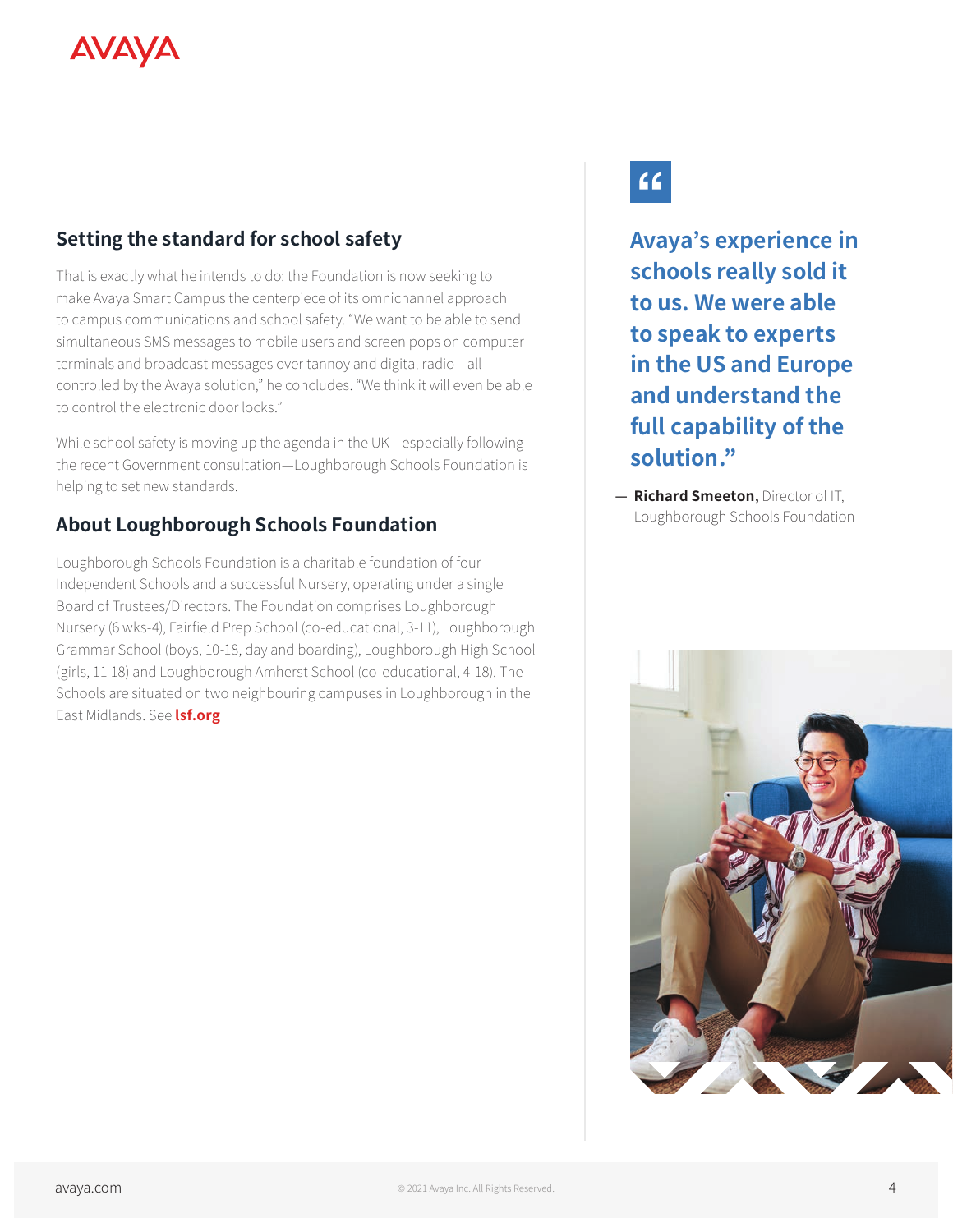$66$ 

**Our 19-year-old apprentices can program phones and manage changes to the platform."**

— **James Leeson**, Network Manager, Loughborough Schools Foundation